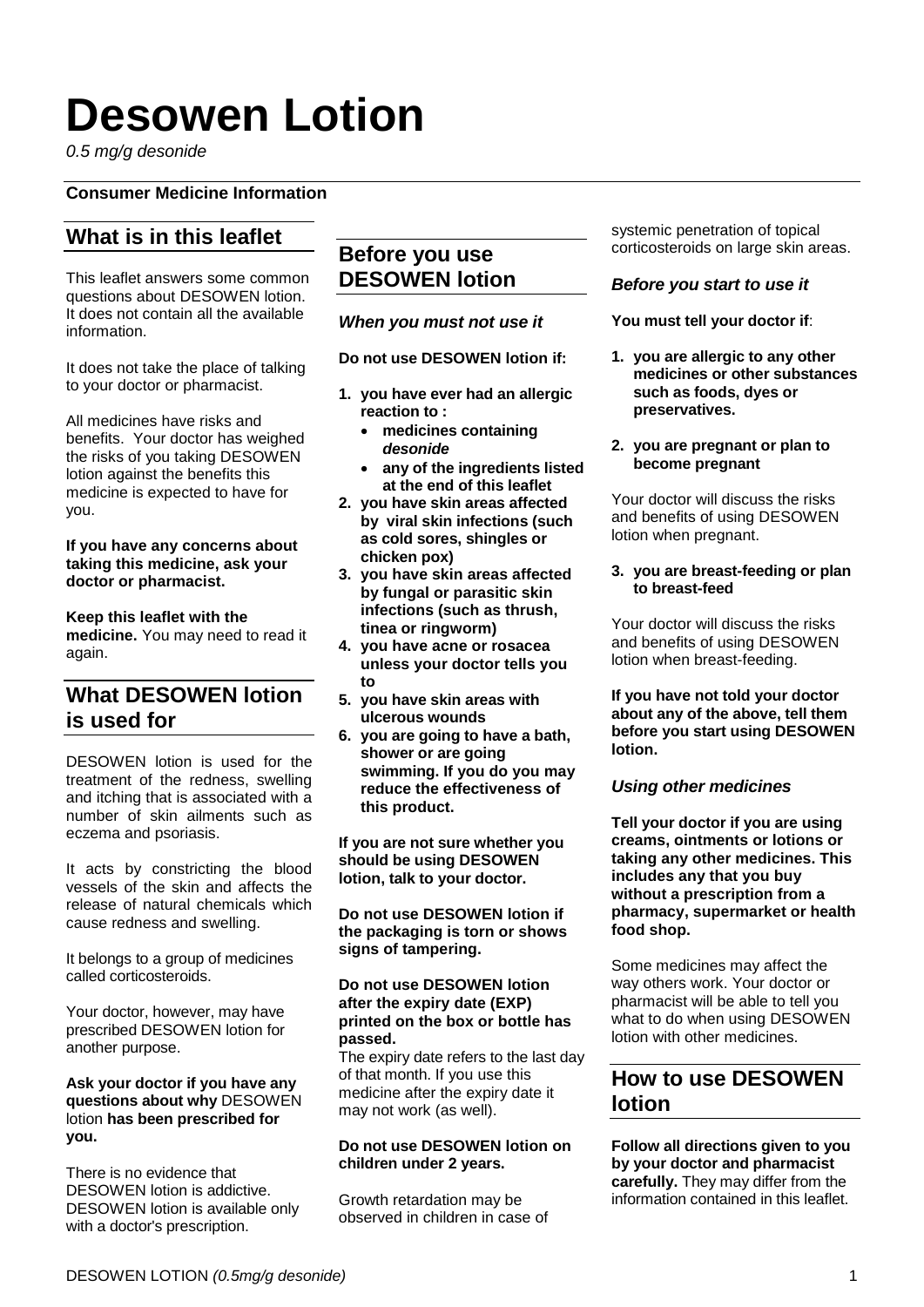If you do not understand the instructions on the box, ask your doctor or pharmacist for help.

DESOWEN lotion is for topical use only.

#### *How to use*

When using DESOWEN lotion, shake well before use.

Apply as a thin film to the affected areas two or three times each day depending on the severity of the skin problem.

DESOWEN lotion is for external use only.

DESOWEN lotion should not come into contact with the eyes, eyelids, lips, or the lining of the mouth or nose.

Do not apply to broken skin.

It is important to use DESOWEN lotion exactly as your doctor has told you. If you use it less often than you should it may not work as well and your skin problem may not improve. Using it more often than you should may not improve your skin problem any faster and may cause or increase side effects.

Do not use DESOWEN for more than 8 weeks.

Use in children strictly as directed by your doctor.

As with any topical medication, wash hands carefully after application.

## *How long to use it*

Your doctor will tell you how long to use DESOWEN lotion. It should not be used for more than 8 weeks.

#### **Do not use DESOWEN lotion for longer than your doctor tells you.**

If you use DESOWEN lotion for longer than your doctor tells you, the chance of side effects may increase. Prolonged and/or intensive treatment with DESOWEN lotion may cause suppression of the immune

response, opportunistic infections and other skin conditions.

**If you are not sure how long to use DESOWEN lotion, talk to your doctor.**

## *If you forget to use it*

**If it is almost time for your next dose, skip the dose you missed and use your next dose when you are meant to. Otherwise, use it as soon as you remember, and then go back to using your medicine as you would normally.**

**Do not use a double dose to make up for the dose that you missed.**

If you have trouble remembering to use your medicine, ask your pharmacist for some hints.

## *If you swallow it*

**Immediately telephone your doctor or Poisons Information Centre (telephone 13 11 26), or go to casualty at your nearest hospital, if you think that you or anyone else may have swallowed DESOWEN lotion. Do this even if there are no signs of discomfort or poisoning. You may need urgent medical attention. Keep these telephone numbers handy.**

# **While you are using DESOWEN lotion**

# *Things you must do*

**Tell all doctors and pharmacists who are treating you that you are using DESOWEN lotion.**

**If you feel that DESOWEN lotion is not helping your condition, tell your doctor (or pharmacist).**

#### **Tell your doctor if, for any reason, you have not used DESOWEN lotion exactly as prescribed.**

Otherwise, your doctor may think that it was not effective and change your treatment unnecessarily.

**If you become pregnant while using DESOWEN lotion, tell your doctor.**

**If you are or want to start breastfeeding, tell your doctor.**

## *Things you must not do*

**Do not use DESOWEN lotion in or near the eyes and eyelids.**

**Do not give DESOWEN lotion to anyone else, even if they have the same symptoms as yours.**

**Do not use DESOWEN lotion to treat other complaints unless your doctor tells you to.**

## *Things to be careful of*

#### **Do not use large amounts of DESOWEN lotion for a long time.**

Avoid contact with the eyes. If the lotion accidentally comes in contact with the eyes, rinse out the eyes with water immediately.

Tell your doctor if experience blurred vision or other visual disturbances after using DESOWEN lotion.

#### **If you use large amounts for a long time, the chance of absorption through the skin and the chance of side effects increases.**

Ask your doctor if you are concerned about the length of time you have been using DESOWEN lotion.

# **Side effects**

#### **Tell your doctor or pharmacist as soon as possible if you do not feel well while you are using DESOWEN lotion.**

All medicines can have side effects. Sometimes they are serious, most of the time they are not. You may need medical treatment if you get some of the side effects.

**Ask your doctor or pharmacist to answer any questions you may have.**